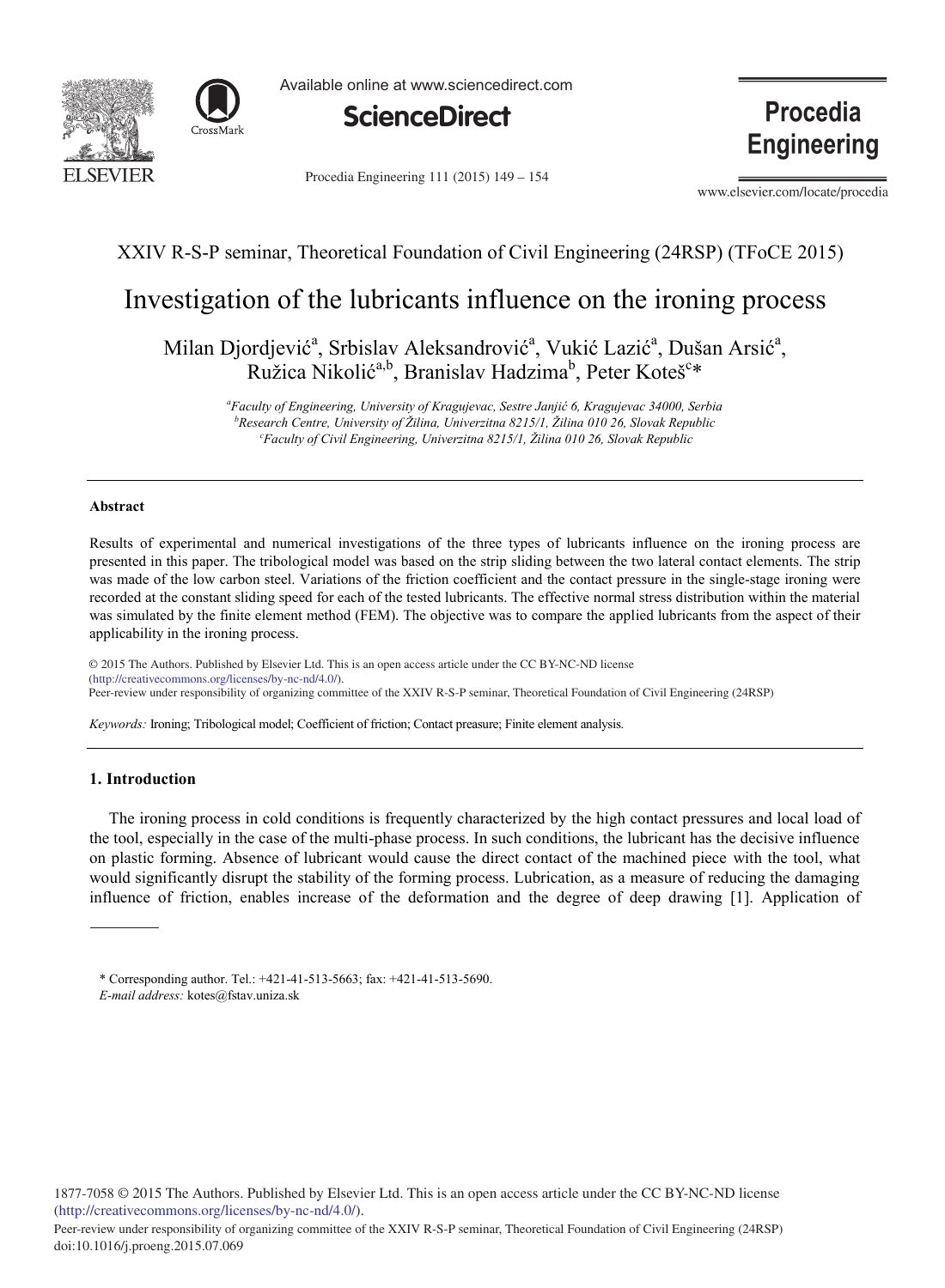lubricants eliminates or decreases the harmful phenomenon of galling, wear of the tool's working surfaces and improves the quality of the machined piece surfaces, [2].

Based on the adopted tribological model, [3, 4], the original device was developed, based on sliding of the thin sheet samples between the side elements (die) in a single phase. The contact surfaces between the sample and the die were separated by the layer of lubricant, [5, 6, 7]. The three types of lubricants were applied: a) lubricant in the form of the zinc phosphate coating with oil, b) lubricating grease based on molibdenum-disuplhate and c) oil for deep drawing. For each type of lubricants and the blank holding force, the measurements of the coefficient of friction and the drawing force were performed. Numerical simulation was conducted in order to monitor the stress distribution within the material. Experimentally obtained values of the friction coefficient were used as the input variables for the simulation, [8, 9].

**Nomenclature** *F* – Tensile (drawing) force  $F_S$  – Lateral (side) force  $F_{SFR}$  – Friction force caused by the action of the normal component (*a*·*Fs*) of the lateral force  $F_S$  $F_{FFR}$  – Friction force caused by the action of the normal component of the tensile force  $F$  $F'_{FR}$  – Friction force caused by the action of the component (1-*a*)  $F_S$  of the lateral force  $F_S$  $a$  – Parameter of the lateral force  $F<sub>S</sub>$  $t_0$  – Sheet thickness before the ironing process  $t_1$  – Sheet thickness after the ironing process  $\alpha$  – Angle of the sliding element slope L1 – Lubricant in the form of the zinc-phosphate coating with oil  $L2 - MoS<sub>2</sub>$  based grease L3 – Oil for deep drawing

#### **2. Experimental device and the tribological model**

For experimental investigations a device was constructed, which models the symmetrical contact of the thin sheet with the die during the ironing process, [10, 11], Fig. 1. The metal strip is being placed into the holding jaw 12. The jaw with the sample is moving from the bottom towards the top, by the mechanical part of the device. The sample is being acted upon by the side elements 10 and 11, which simulate the die and perform the ironing. The moving sliding element 10 is placed into the holder with a T-groove 9, which is moving with piston 8 and hydro-cylinder 7. The sliding element 11 is fixed. During the ironing process, the recording of the tensile force is being done over the total length of the punch travel of approximately 60 *mm*, by the corresponding measurement's chain.

The tribological model, used in this experiment, was developed based on an idea presented in [3]. In the large number of cases, the tribological models cannot completely simulate real processes, [4]. Due to that, the more detailed analysis of the process being modelled was necessary. The applied model enables realization of the high contact pressures, Fig. 2a.

The basic idea in realization of this device was to provide for determination of the friction coefficient at the contact surface between the siding element and the sample, based on what the estimate of the lubricant became possible, Fig. 2b. Calculation of the friction coefficient requires analysis of forces that act on the contact surface at certain angle, as well as on the input portion of the side element, Fig. 2b, [10].

#### **3. Experimental results**

Samples made of steel thin sheet DC 04 (EN 10027.1), with thickness of 2.5 *mm* and width of 20 *mm*, were used in the experiment. The following three lubricants were applied: zinc phosphate coating with  $\sim 10 \ \mu m$  thickness with oil for deep drawing (L1), lubricating grease based on MoS<sub>2</sub> (L2) and oil for deep drawing (L3) (kinematic viscosity 100  $mm^2$ /s at 40 °C and density 0.93  $g/cm^3$  at 20 °C). The sliding speed was 100  $mm/s$ .

Estimates of the lubricant's quality could be monitored via the variations of the tensile force and the friction coefficient in terms of the sliding length. In Fig. 3 are presented variations of the tensile force in terms of the sliding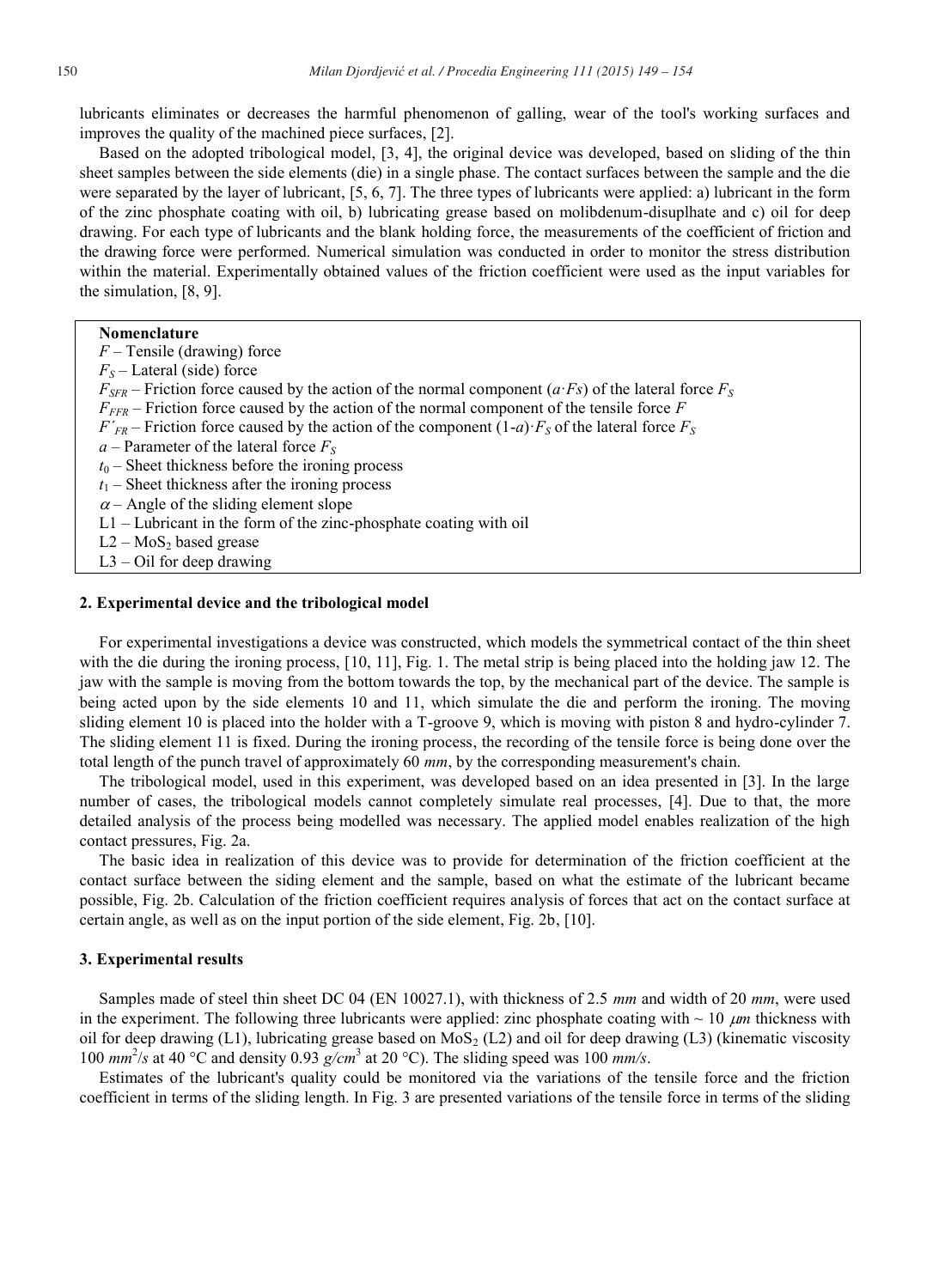length for all the three types of lubricants. The obtained values of tensile forces are different for all the types of lubricants and blank holding forces (15 *kN* and 20 *kN*). The highest values of the tensile forces were obtained for the case of the L3 lubricant (the deep-drawing oil, Fig. 3c). The consequence of such high values was the harsher contact conditions, especially for the ca se of the blank holding force of 20 *kN* (Fig. 3c).



Fig. 1. Block scheme of the experimental device: 1 – Filter; 2 – Pump; 3 – Actuator; 4 – Irreversible valve; 5 – Manometer; 6 – Two position distributer; 7 – Cylinder; 8 – Piston of cylinder 7; 9 – Holder with the T-groove; 10 and 11 – Sliding elements; 12 – Jaw for sample holding; 13 – Sample.



Fig. 2. The tribological model: a) scheme of the contact between the sliding element and samples; b) Scheme of the forces' action.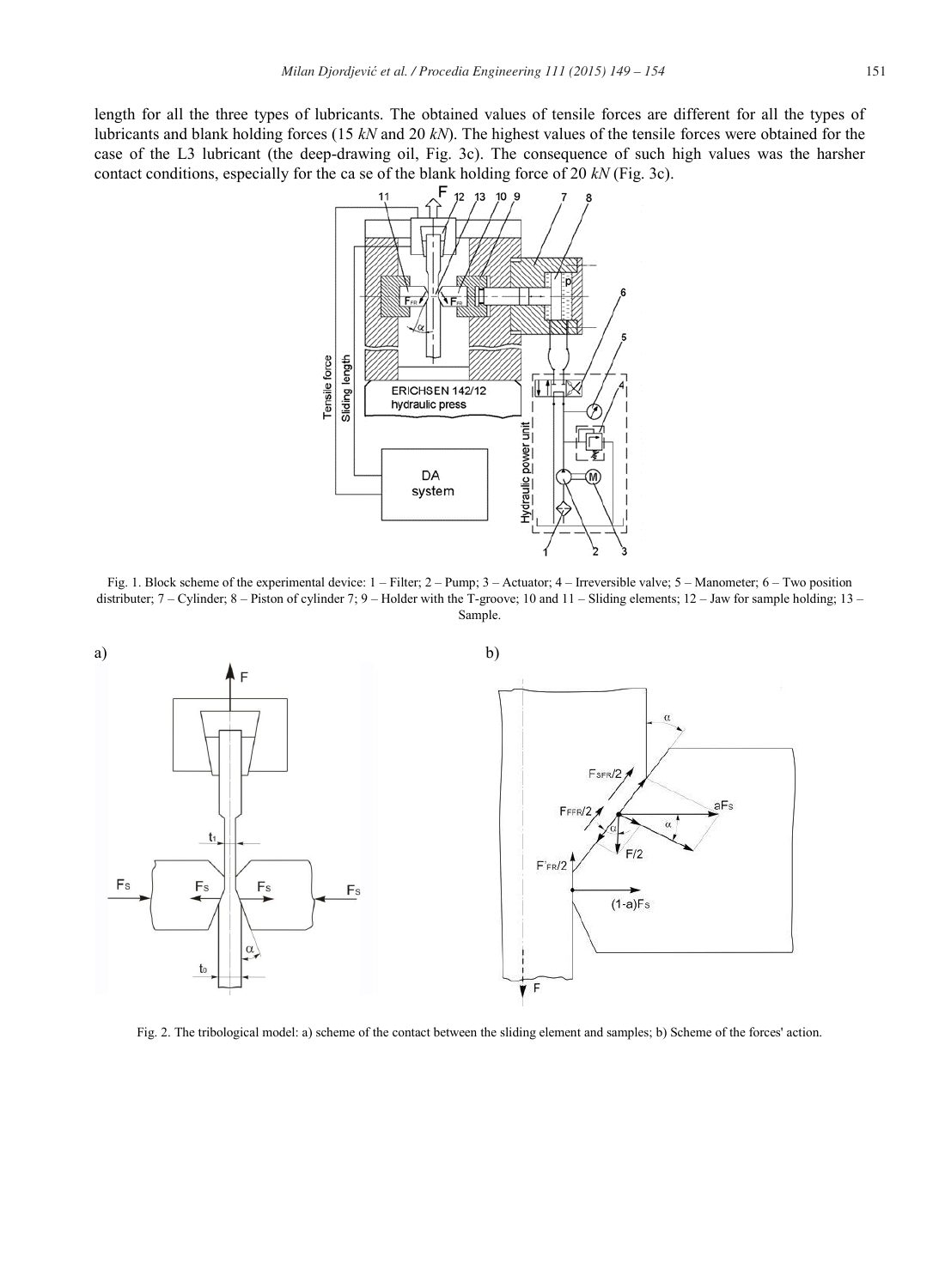

Fig. 3. Diagrams of tensile forces: a) phosphate coating; b) grease based on MoS<sub>2</sub>; c) oil.

The appearance of galling was noticed on the sliding elements, especially for the mentioned testing versions, what is the results of more difficult sliding between the contact surfaces. This phenomenon directly influences the increase of the tensile force, especially for the case of lubricant L3. The lowest values of the tensile forces were realized by application of the lubricant based on MoS<sub>2</sub>, with absence of galling (Fig. 3b). Values of tensile forces for lubricant in the form of the phosphate coating with oil (L1, Fig. 3a) are somewhat higher than for lubricant L2.

The friction coefficient variation was calculated for each tensile force dependence on the sliding length. The obtained curves of the friction coefficient variation in terms of the sliding length are presented in Fig. 4.

It is clear that the friction coefficient was much higher when the mineral oil (L3) was applied, with a range of approximately 0.18 to 0.2. This confirms that this lubricant's lubricating properties are worse than those of the other two.

The friction coefficient variation for the grease based on  $MOS<sub>2</sub>$  (L2) is presented in Fig. 4b. The values are the lowest, ranging from 0.15 to approximately 0.165. The increase in the lateral force from 15 to 20 *kN* does not significantly influence the increase in the friction coefficient.

When the phosphate layer with mineral oil was applied (L1, Fig. 4a), the values are similar to those for lubricant L2, ranging from approximately 0.16 to 0.175. The influence of the lateral force variation is somewhat greater than that for L2. The most probable cause is the worse lubricating properties of the mineral oil.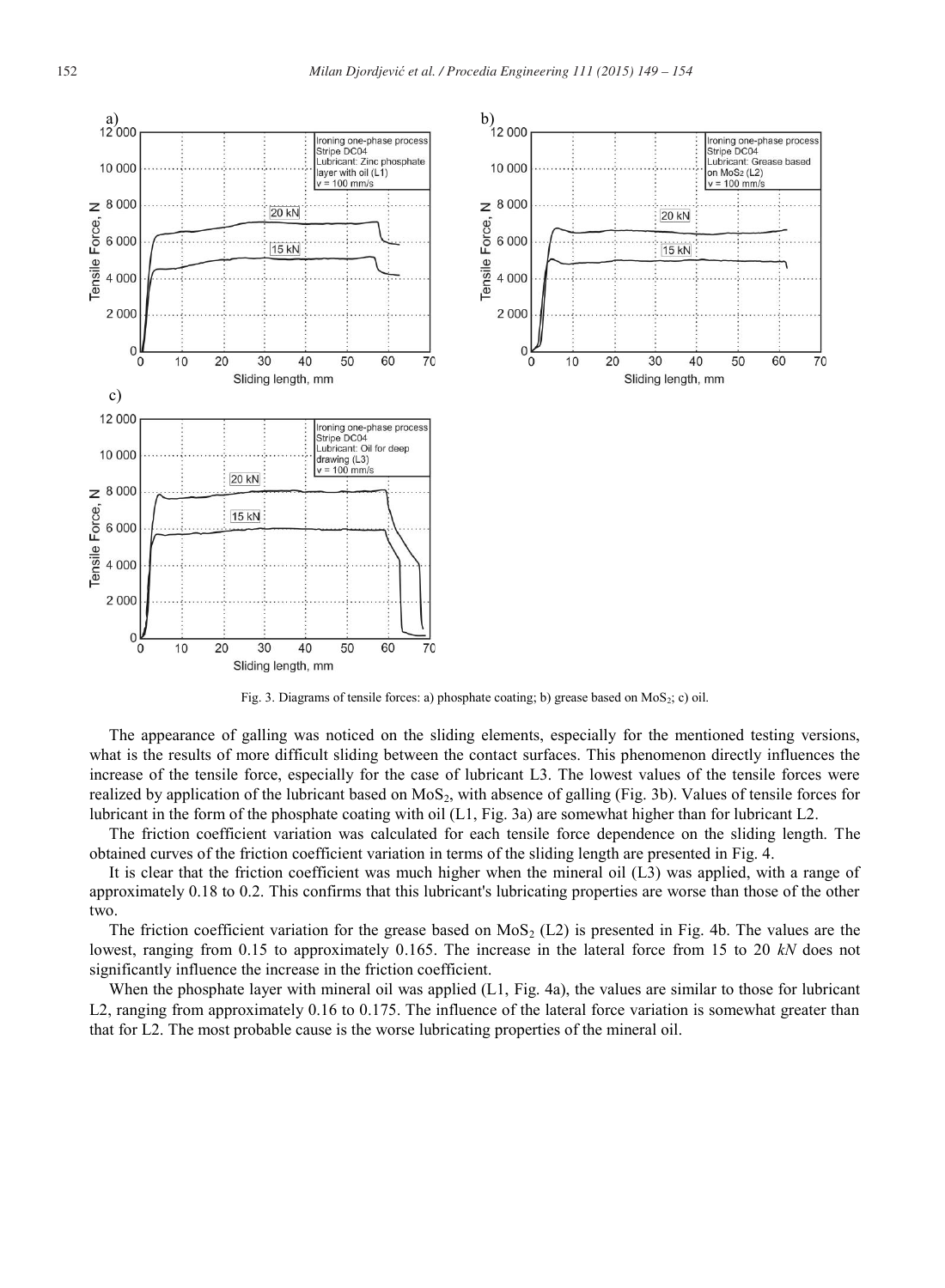

Fig. 4. Diagrams of the friction coefficient for different lubricants: a) phosphate coating; b) grease based on  $MoS<sub>2</sub>$ ; c) oil.



Fig. 5. Effective stress distribution in the thin sheet strip at compressive force of 15 kN for lubricants a) grease based on MoS2; b) oil for deep drawing.